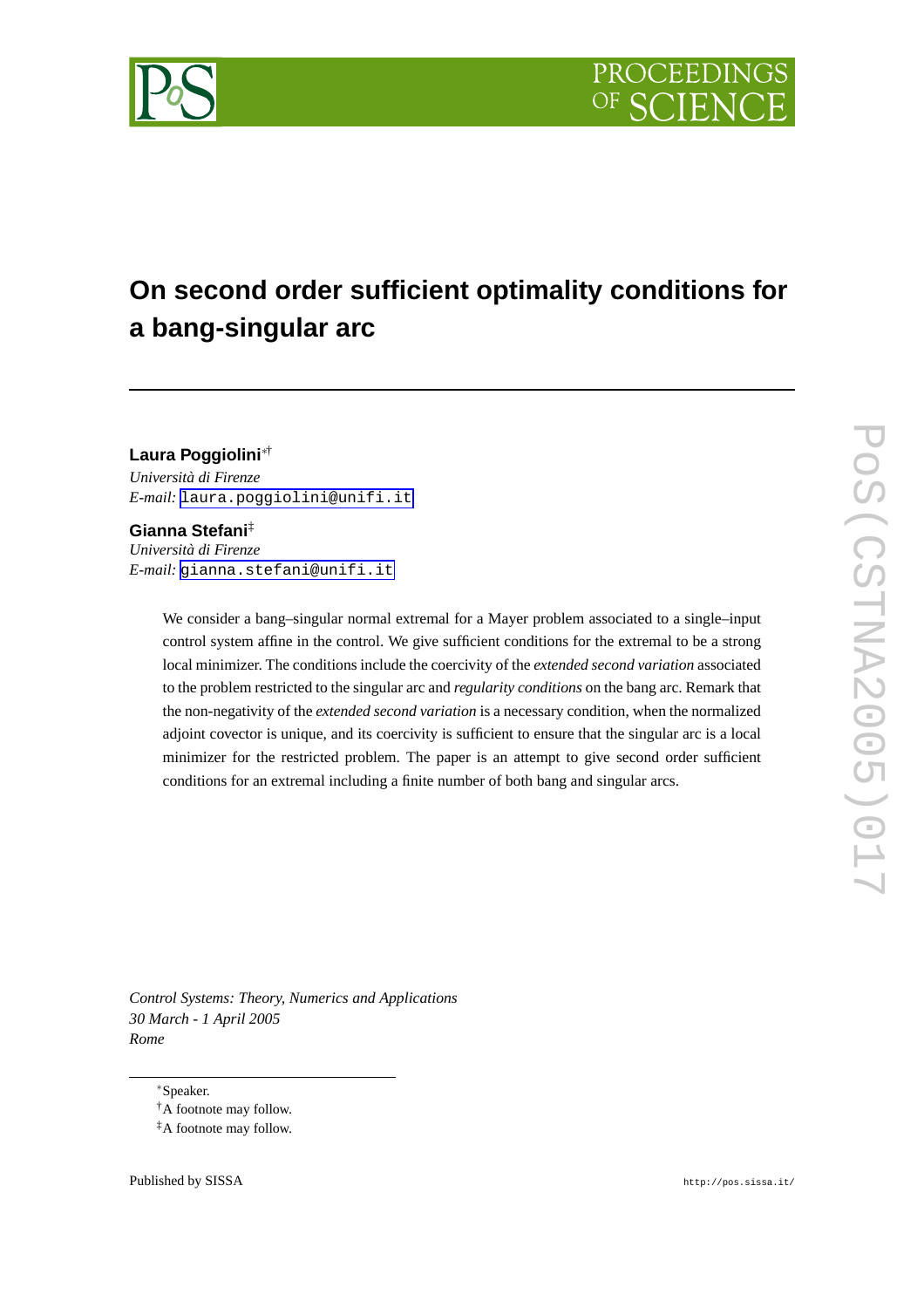#### **1. Introduction**

The paper describes a work in progress aiming to gi v e sufficient conditions for a bang-singular Pontryagin extremal to be a strong local optimizer for the Mayer Problem

minimize 
$$
\alpha(\xi(0)) + \beta(\xi(T_f))
$$

subject to

$$
\dot{\xi}(t) = f_0(\xi(t)) + uf_1(\xi(t)) \quad t \in [0, T_f]
$$
  
\n
$$
\xi(0) \in N_0, \quad \xi(T_f) \in N_f,
$$
  
\n
$$
u \in [-1, 1].
$$

The state space is a smooth *n*-dimensional manifold *M*, and  $f_0, f_1: M \to TM$  are smooth vector fields, by smooth we mean *C*∞ .

Suppose to have a *Pontryagin normal extremal*, i.e. a couple  $(\xi, \hat{u})$ , with associated adjoint co vector

$$
\widehat{\lambda} \colon t \in [0, T_f] \to \widehat{\lambda}(t) \in T^*M,
$$

satisfying Pontryagin Maximum Principle (PMP). Recall that

$$
\pi\widehat{\lambda}(t) = \widehat{\xi}(t), \quad \forall t \in [0, T_f],
$$

where  $\pi: T^*M \to M$  is the canonical projection, and  $\lambda$  is a solution of the Hamiltonian system associated to the reference Hamiltonian - with appropriate transversality conditions - and it satisfies the maximization property. To be more precise, if we denote by  $H_i$ ,  $i = 0, 1$ , the Hamiltonian function associated to the vector field *fi* , that is

$$
H_i: \ell \in T^*M \to \langle \ell, f_i(\pi \ell) \rangle, \quad i = 0, 1,
$$

then  $\lambda$  satisfies the Hamiltonian system associated to

$$
H_t = H_0 + \widehat{u}(t)H_1,
$$

and

$$
\widehat{\lambda}(0) = d\alpha(\widehat{\xi}(0)) \text{ on } T_{\widehat{\xi}(0)}N_0, \quad \widehat{\lambda}(T_f) = -d\beta(\widehat{\xi}(T_f)) \text{ on } T_{\widehat{\xi}(T_f)}N_f,
$$
  

$$
\widehat{u}(t)H_1(\widehat{\lambda}(t)) = \max_{u \in [-1,1]} uH_1(\widehat{\lambda}(t)) \quad \text{a.e. } t \in [0,T_f].
$$

Therefore if  $H_1(\lambda(t)) \neq 0$ , then

$$
\widehat{u}(t) = \mathrm{sgn}\left(H_1(\widehat{\lambda}(t))\right).
$$

An arc of an extremal is called "bang", if the associated control is either 1 or − 1 and it is called singular if  $H_1$  is zero on the associated adjoint covector.

This paper is part of a general research program aiming to extend the use of Hamiltonian methods in the study of second order sufficient conditions for  $\xi$  to be a strong local minimizer for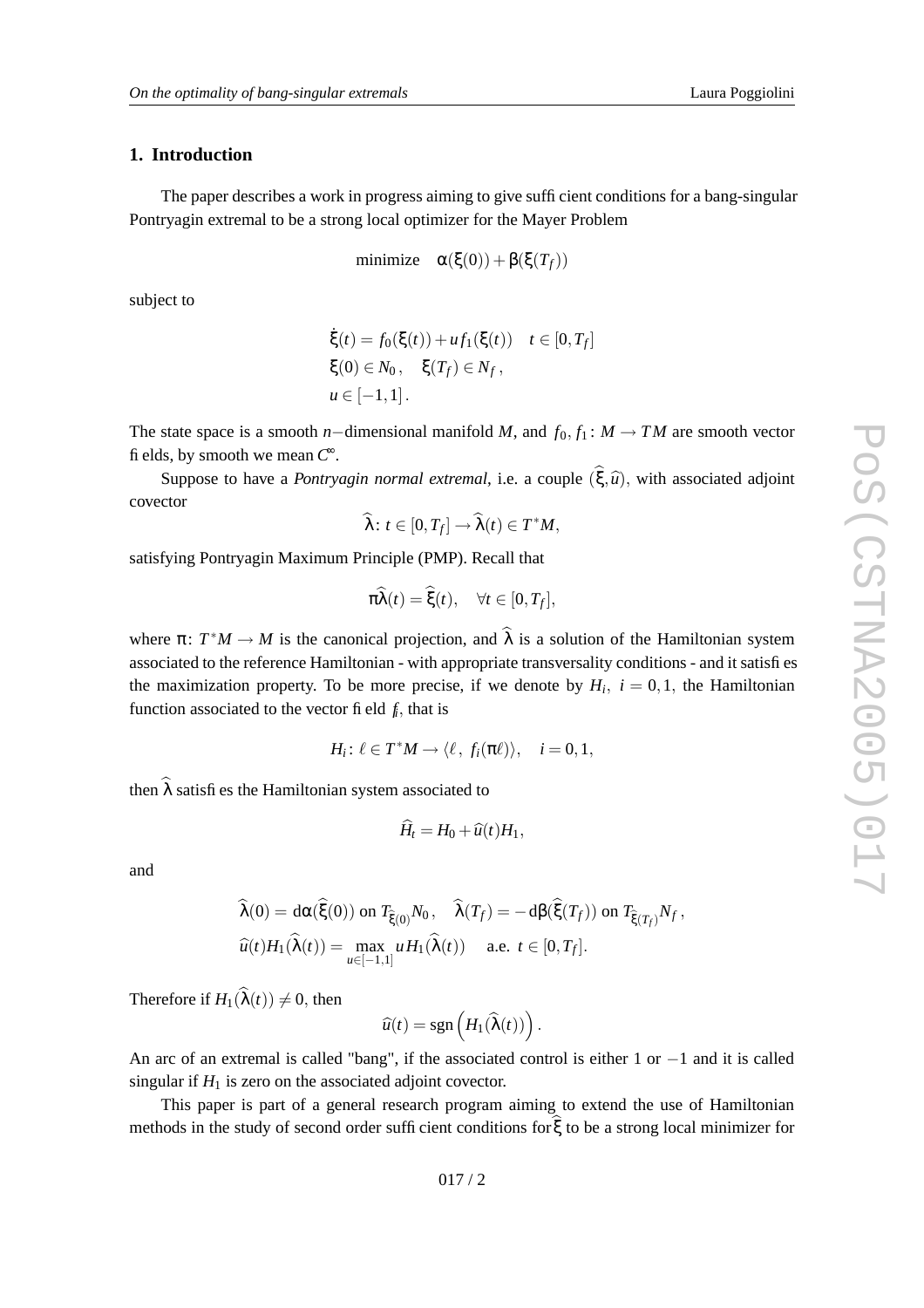<span id="page-2-0"></span>the problem. Here *strong local optimizer* means *optimal with respect to a neighborhood of* bξ *in*  $C([0, T_f], M)$ , independently on the value of the control.

If  $\xi$  is bang-bang with a finite number of switching times, say  $t_1, \ldots, t_r$ , then it is possible to define a second variation  $J'$  associated to the finite-dimensional problem obtained by moving the switching times. In this case PMP implies

$$
H_1(\widehat{\lambda}(t_i))=0 \quad i=1,\ldots,r,
$$

and, under the *strict bang-bang Legendre condition*

$$
\langle \widehat{\lambda}(t_i), [f_0, f_1](\widehat{\xi}(t_i))\rangle \neq 0 \quad i=1,\ldots,r,
$$

 $J'' > 0$  is a sufficient condition for the strong local optimality of the trajectory, see [\[2](#page-13-0)] and the reference therein.

If ξ is totally singular, then it is possible to define an *extended second variation*, whose coercivity is again a sufficient condition for the strong local optimality of the trajectory , see [\[6](#page-13-0)].

Here we study the case when  $\xi$  is the concatenation of a bang and a singular arc, namely we suppose that there is  $T_b \in (0, T_f)$  such that

$$
\widehat{u}(t) \equiv 1 \qquad \forall t \in (0, T_b),
$$
  

$$
\widehat{u}(t) \in (-1, 1) \qquad \forall t \in (T_b, T_f).
$$

Nothing changes if the bang control is identically equal to  $-1$ .

Generally speaking, the Hamiltonian approach to sufficient conditions to strong optimality consists in using the coercivity of a suitable *second variation* to construct a field of non-intersecting state extremals (super-extremals) covering a neighborhood of the given trajectory. Such a field is obtained by projecting on the state manifold the flo w associated to the maximized Hamiltonian  $H^{max}$  (of a Hamiltonian  $H \ge H^{max}$ ) emanating from a suitable horizontal Lagrangean sub-manifold. The sub-manifold can be obtained, if the second variation is coercive, adding a suitable penalty which allows to reduce the problem to another one without constraints on the initial point. Moreover the field of extremals can be constructed via the coercivity of the second variation of the free-fixed problem. In the case of variable final point, the existence of a field of non-intersecting extremals reduces the problem to a finite dimensional one and further conditions, coming from the coercivity of the second variation, give the result.

The described abo v e Hamiltonian methods suggest to analyze, as a first step, the case when the initial point is free, therefore in this paper we study the problem

$$
\text{minimize} \quad \alpha(\xi(0)) + \beta(\xi(T_f)) \tag{1.1}
$$

subject to

$$
\dot{\xi}(t) = f_0(\xi(t)) + u(t) f_1(\xi(t)) \quad t \in [0, T],
$$
  
\n
$$
\xi(0) \in M, \quad \xi(T_f) \in N_f,
$$
  
\n
$$
u(t) \in [-1, 1].
$$
\n(1.2)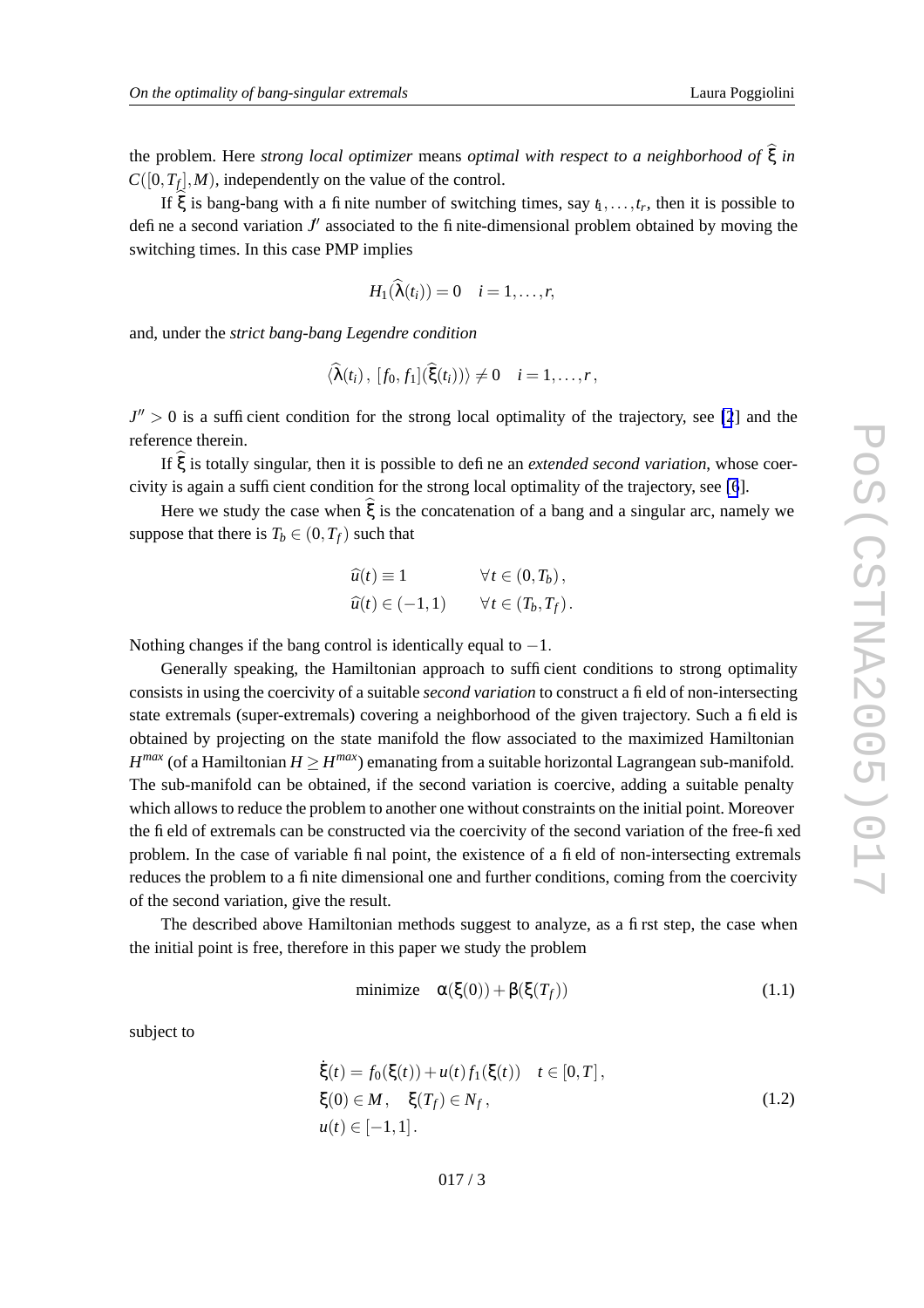<span id="page-3-0"></span>A consequence of PMP is that

$$
H_1(\widehat{\lambda}(t)) = \langle \widehat{\lambda}(t), f_1(\xi(t)) \rangle \equiv 0 \qquad \forall t \in [T_b, T_f], \qquad (1.3)
$$

$$
H_{01}(\lambda(t)) = \langle \lambda(t), [f_0, f_1](\xi(t)) \rangle \equiv 0 \quad \forall t \in [T_b, T_f], \tag{1.4}
$$

where equation (1.4) is obtained from (1.3) differentiating with respect to t.

We state the following regularity assumptions

**Assumption 1.** *The bang arc is regular in the interval*  $[0, T_b)$ , *i.e.* 

$$
H_1(\widehat{\lambda}(t)) = \langle \widehat{\lambda}(t), f_1(\widehat{\xi}(t)) \rangle > 0 \quad \forall t \in [0, T_b).
$$
 (1.5)

Differentiating with respect to time at  $t = T_b$  and using (1.3) and (1.4), we obtain

$$
\langle \widehat{\lambda}(T_b), ([f_0, [f_0, f_1]] + [f_1, [f_0, f_1]]) (\widehat{\xi}(T_b)) \rangle \geq 0,
$$

and we strengthen the condition requiring

#### **Assumption 2.**

$$
\langle \hat{\lambda}(T_b), ([f_0, [f_0, f_1]] + [f_0, [f_0, f_1]]) (\hat{\xi}(T_b)) \rangle > 0.
$$

The optimality of the reference trajectory implies that the singular arc is optimal for the following problem

> $\text{minimize } \alpha \circ \exp\left(-T_b f^+\right) \left(\xi(T_b)\right) + \beta(\xi(T_a))$ *Tf*)) (1.6)

subject to

$$
\dot{\xi}(t) = f_0(\xi(t)) + u(t) f_1(\xi(t)) \quad t \in [T_b, T_f]
$$
\n
$$
\xi(T_b) \in M, \quad \xi(T_f) \in N_f,
$$
\n
$$
u(t) \in [-1, 1].
$$
\n(1.7)

Remark that the *extended second variation* of this problem, defined in [\[6](#page-13-0)], has to be non-negative if the adjoint co vector is unique up to a positi v e constant. Therefore a natural assumption is to require that it is coerci ve. This last condition ensures that the singular arc is optimal for the problem (1.6 )  $- (1.7)$ .

Allowing the trajectory to vary only on  $[0, T_b]$ , we obtain that the bang arc is optimal for the free-fixed sub-problem

$$
minimize \alpha(\xi(0)) \tag{1.8}
$$

subject to

$$
\dot{\xi}(t) = f_0(\xi(t)) + u(t) f_1(\xi(t)) \quad t \in [0, T_b] \n\xi(0) \in M, \quad \xi(T_b) = \hat{x}_b, \nu(t) \in [-1, 1].
$$
\n(1.9)

It is easily seen that this implies

$$
L_{f_1}L_{f_1}\alpha_s(\widehat{x}_b)\geq 0.
$$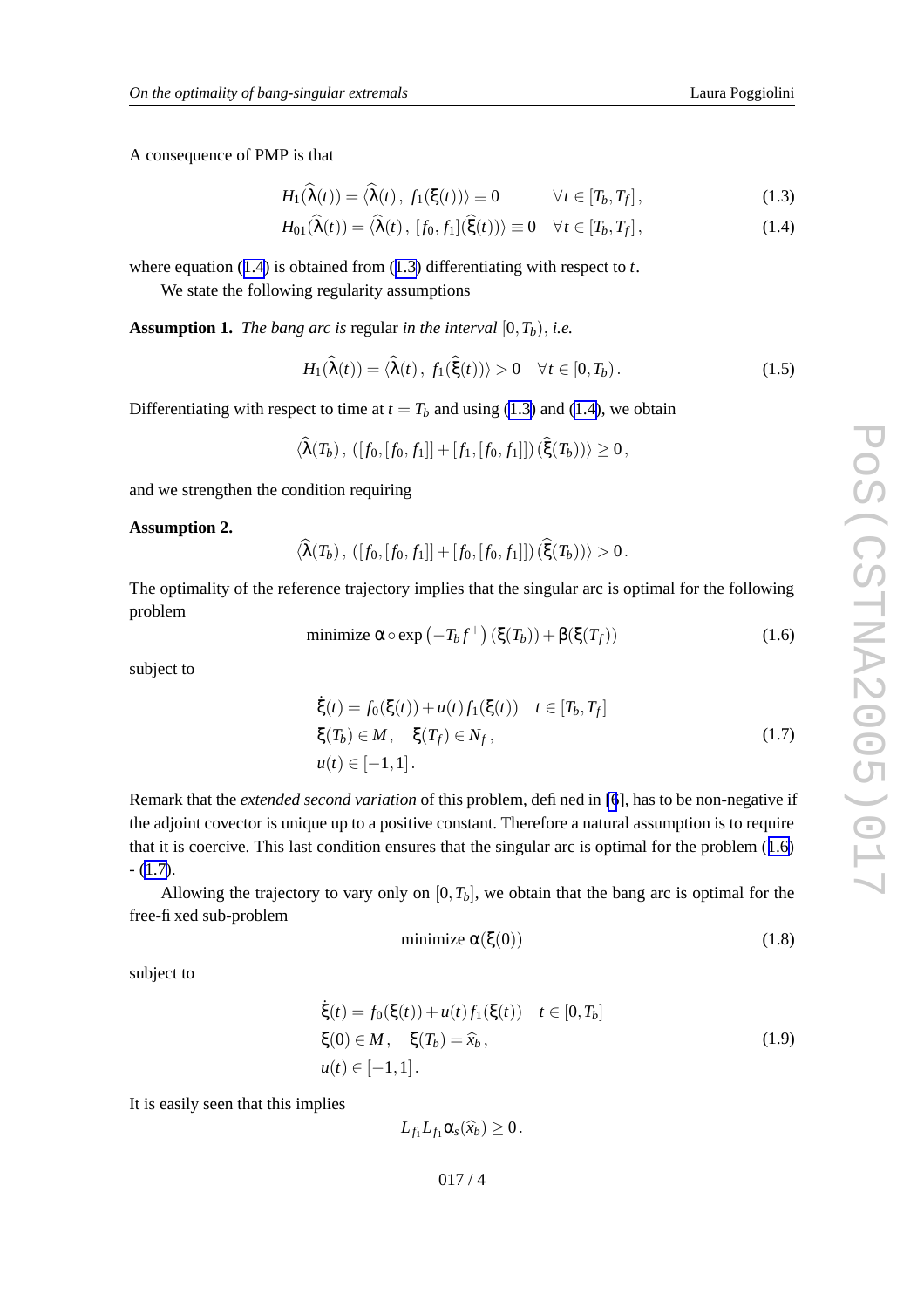<span id="page-4-0"></span>Remark that the strict version of the above inequality is a consequence of the coercivity of the extended second variation of problem ([1.6](#page-3-0)) - ([1.7\)](#page-3-0), see Condition 1 in Section [3](#page-5-0). Moreover As-sumptions [1](#page-3-0) - [2](#page-3-0) and  $L_{f_1}L_{f_1}\alpha_s(\hat{x}_b) > 0$  are sufficient conditions for the local optimality of the bang arc with respect to problem  $(1.8)$  $(1.8)$  $(1.8)$  -  $(1.9)$  $(1.9)$  $(1.9)$ , see Proposition [2](#page-9-0).

Our sufficient conditions for problem  $(1.1) - (1.2)$  $(1.1) - (1.2)$  $(1.1) - (1.2)$  $(1.1) - (1.2)$  include an extra regularity assumption:

**Assumption 3.** *There is a neighborhood*  $V$  *of*  $\xi(T_b)$  *in*  $M$  *such that, if*  $y \in V$  *and*  $L_{f_1}(\alpha \circ \exp{-T_b f^+})(y) = 0$ , *then* 

$$
L_{[f_0,f_1]}(\alpha\circ\exp-T_bf^+)(y)\leq 0\,.
$$

The main result of the paper is the following:

**Theorem 1.** Assume  $(\xi(\cdot), \hat{u}(\cdot))$  is a bang-singular Pontryagin extremal of the optimal control *problem* ([1.1](#page-2-0) ) *-* ([1.2](#page-2-0) ) *. Let Assumptions [1](#page-3-0) , [2](#page-3-0) and 3 be satisfied. If the extended second variation of the restricted problem* ([1.6](#page-3-0) ) *-* ([1.7](#page-3-0) ) *, defined in* ([3.3](#page-6-0) ) *-* ([3.4](#page-7-0) ) *, is coercive along the singular arc,*  $i$  *then*  $(\xi(\cdot), \widehat{u}(\cdot))$  *is a strict strong local minimizer.* 

#### **2. Notation and preliminary remarks**

We denote the reference vector field by  $f$ , i.e.

$$
\widehat{f}_t = \begin{cases} f^+ \equiv f_0 + f_1 & \text{if } t \in [0, T_b] \\ f_0 + \widehat{u}(t) f_1 & \text{if } t \in [T_b, T_f] \end{cases} \tag{2.1}
$$

,

and its flo w from time 0 by

$$
\widehat{S}\colon (x,t)\mapsto \widehat{S}_t(x)\,.
$$

We denote the iterated Lie brackets of the vector fields  $f_0$  and  $f_1$  by

$$
f_{i_1i_2...i_k} \equiv [f_{i_1},[\ldots[f_{i_{k-1}},f_{i_k}]\ldots] \quad i_j \in \{0,1\}, \quad j=1,\ldots,k,
$$

and the associated Hamiltonian functions by

$$
H_{i_1i_2...i_k}:\ell\mapsto \langle \ell, f_{i_1i_2...i_k}(\pi\ell) \rangle, \quad j=1,\ldots,k.
$$

The reference time-dependent Hamiltonian function is

$$
\widehat{H}_t = \begin{cases} H_0 + H_1 & t \in [0, T_b] \\ H_0 + \widehat{u}(t)H_1 & t \in [T_b, T_f] \end{cases}
$$

while the maximized Hamiltonian

$$
H: \ell \mapsto \max\{H_0(\ell) + uH_1(\ell), u \in [-1,1]\}
$$

is gi ven by

$$
H: \ell \mapsto \begin{cases} (H_0 + H_1)(\ell) & H_1(\ell) > 0 \\ H_0(\ell) = \widehat{H}_t(\ell) & H_1(\ell) = 0 \\ (H_0 - H_1)(\ell) & H_1(\ell) < 0. \end{cases}
$$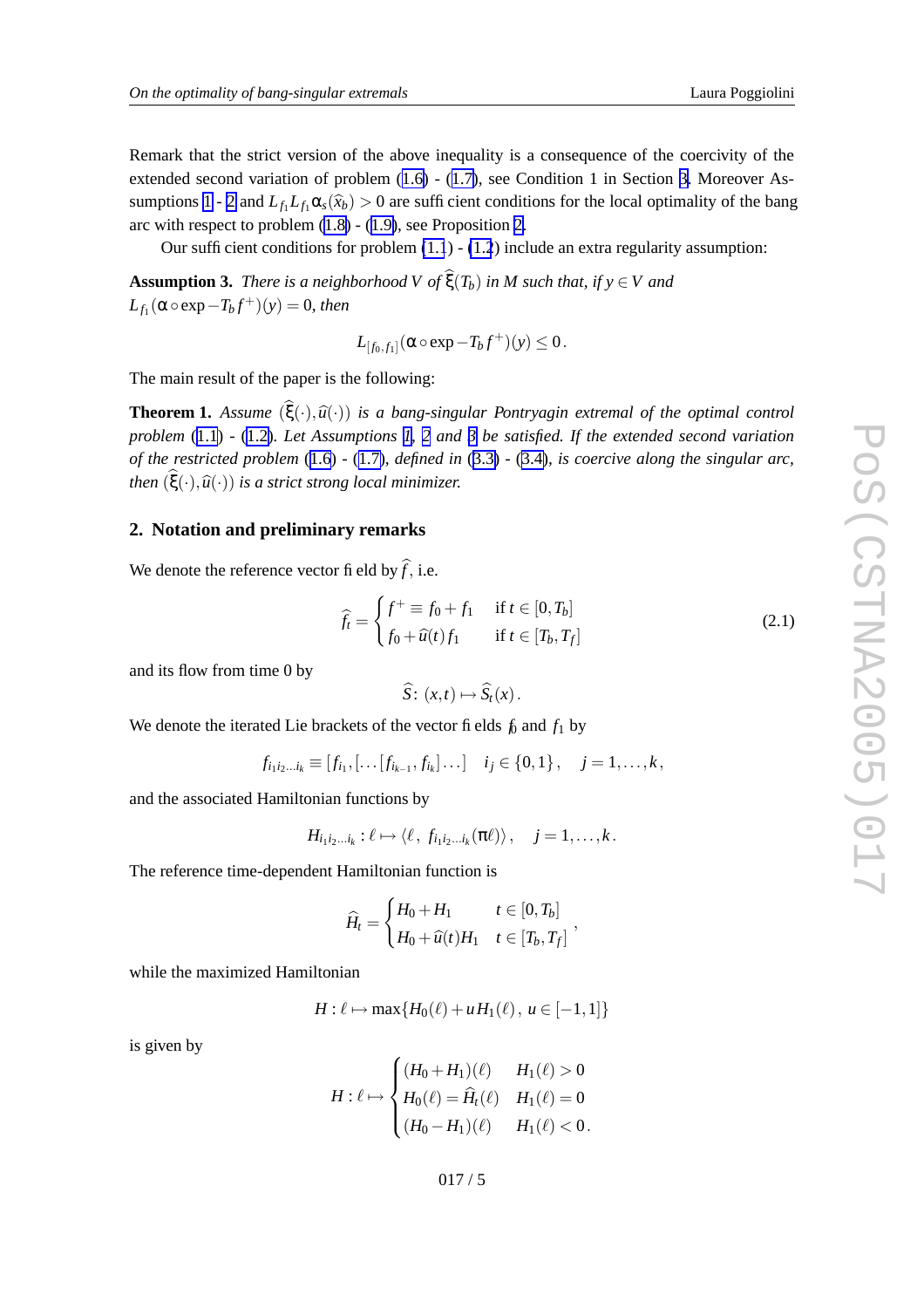<span id="page-5-0"></span>For each, possibly time-dependent, Hamiltonian function *Ht* , we denote the associated Hamiltonian vector field by

$$
\overrightarrow{H}_t: T^*M \to TT^*M.
$$

With this notation  $\hat{\lambda}$ :  $[0, T_f] \rightarrow T^*M$  is solution of

$$
\dot{\lambda}(t) = \overrightarrow{\hat{H}}_t(\lambda(t))
$$
 on  $[0, T_f]$ 

and the transversality conditions are

$$
\widehat{\lambda}(0) = d\alpha(\widehat{x}_0) , \quad \widehat{\lambda}(T_f) = -d\beta(\widehat{x}_f) \text{ on } T_{\widehat{x}_f} N_f,
$$

where  $\hat{x}_0 \equiv \xi(0)$  and  $\hat{x}_f \equiv \xi(T_f)$ . Without loss of generality we may assume

$$
\lambda(T_f) = -\mathrm{d}\beta(\widehat{x}_f) \text{ on } T_{\widehat{x}_f}M. \tag{2.2}
$$

Let us also define

$$
\widehat{\ell}_0 \equiv \widehat{\lambda}(0) , \ \widehat{\ell}_b \equiv \widehat{\lambda}(T_b) , \ \widehat{\ell}_f \equiv \widehat{\lambda}(T_f) , \ \widehat{x}_b \equiv \widehat{\xi}(T_b) = \pi \widehat{\ell}_b.
$$

Since the assumptions of Theorem [1](#page-4-0) imply the *strict generalized Legendre condition* (SGLC):

$$
H_{101}(\lambda(t)) > 0, \,\forall t \in [T_b, T_f], \tag{2.3}
$$

see Remark [1](#page-7-0) in Section 3 , then we can describe the following geometric picture near the adjoint co vector . Define

$$
\Sigma = \{ \ell \in T^*M : H_1(\ell) = 0 \},
$$
  
\n
$$
S = \{ \ell \in T^*M : H_1(\ell) = H_{01}(\ell) = 0, H_{101}(\ell) > 0 \},
$$

then  $\widehat{\lambda}([T_b,T_f]) \subset S \subset \Sigma$ ,  $\overrightarrow{H}_1$  is tangent to  $\Sigma$  and transversal to S and  $\overrightarrow{H}_{01}$  is transversal to  $\Sigma$ . Moreover, differentiating ([1.4](#page-3-0)), we get

$$
H_{001}(\widehat{\lambda}(t)) + \widehat{u}(t)H_{101}(\widehat{\lambda}(t)) = 0, \,\forall t \in [T_b, T_f],
$$

hence

$$
\widehat{u}(t) = \frac{-H_{001}}{H_{101}}(\widehat{\lambda}(t)), \,\forall t \in [T_b, T_f].
$$

#### **3. The singular ar c**

We now consider sub-problem  $(1.6)$  $(1.6)$  $(1.6)$  -  $(1.7)$  $(1.7)$  $(1.7)$ , namely we consider only the admissible couples  $(\xi, u)$  such that  $u(t) = \hat{u}(t) = 1$  for any  $t \in [0, T_b]$ . For this problem we use the results of [[6\]](#page-13-0).

Shifting time, denote

$$
T_s = T_f - T_b,
$$
  
\n
$$
\widehat{u}_s : t \in [0, T_s] \to \widehat{u}(t + T_s),
$$
  
\n
$$
\widehat{\xi}_s : t \in [0, T_s] \to \widehat{\xi}(t + T_s),
$$
  
\n
$$
\alpha_s : = \exp{-T_b f^+},
$$
  
\n
$$
\widehat{\lambda}_s : t \in [0, T_s] \to \widehat{\lambda}(t + T_s)
$$
  
\n
$$
\widehat{\beta}_s : = \beta \circ \widehat{S}_{T_f} \circ \widehat{S}_{T_b}^{-1},
$$
  
\n
$$
\gamma_s : = \alpha_s + \widehat{\beta}_s.
$$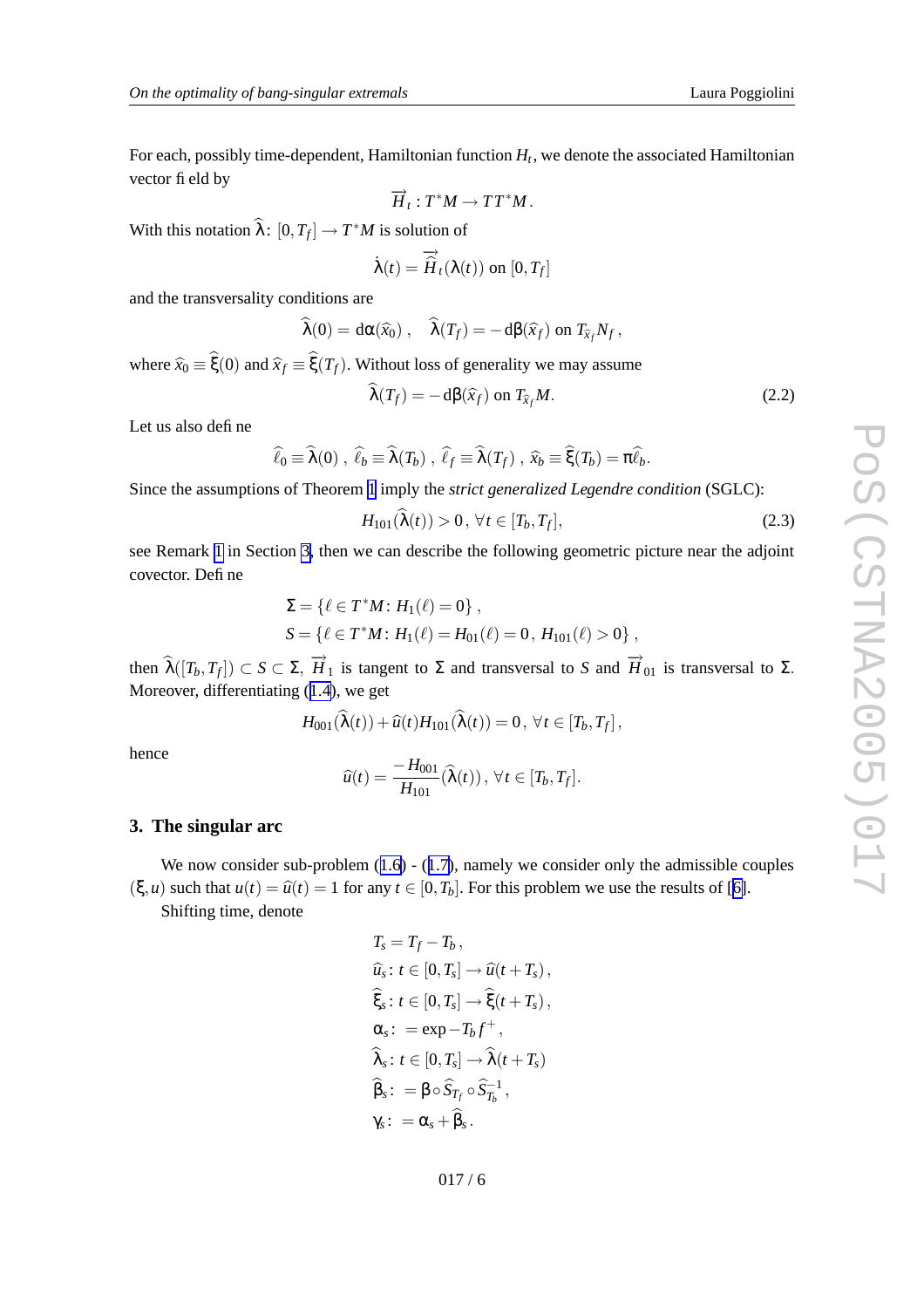<span id="page-6-0"></span>By the properties of the adjoint covector, using [\(2.2\)](#page-5-0), we get  $d\gamma_s(\hat{x}_b) = 0$ , so that

$$
\gamma_s'' \equiv d^2 \gamma_s(\widehat{x}_b)
$$

is a well defined quadratic form on  $\mathcal{F}_{\hat{x}_b}M$ .

With the above stated notations, the sub-problem  $(1.6)$  $(1.6)$  -  $(1.7)$  $(1.7)$  is equivalent to

$$
\text{minimize } \alpha_s(\xi(0)) + \beta(\xi(T_s)) \tag{3.1}
$$

subject to

$$
\dot{\xi}(t) = f_0(\xi(t)) + u(t)f_1(\xi(t)) \quad t \in [0, T_s]
$$
  
\n
$$
\xi(0) \text{ free}, \quad \xi(T_s) \in N_f,
$$
  
\n
$$
u(t) \in [-1, 1]
$$
\n(3.2)

.

with reference couple  $(\xi_s, \hat{u}_s)$  and adjoint covector  $\lambda_s$ . Moreover letting

$$
\widehat{N}_f = \widehat{S}_{T_b} \circ \widehat{S}_{T_f}^{-1}(N_f), \nh_t(x) = (\exp T_b f^+)_*^{-1} (\widehat{S}_{t+T_b})_*^{-1} f_1(\widehat{S}_{t+T_b} \circ \exp(-T_b f^+)(x)) \qquad t \in [0, T_s],
$$

the second variation of problem (3.1 ) , (3.2), as defined in [\[1](#page-13-0)], is gi ven by the quadratic form on  $T_{\hat{x}_b} M \times L^2([0,T_s])$  defined below.

**Proposition 1.** For any  $\delta e = (\delta x, v) \in T_{\hat{x}_b}M \times L^2([0, T_s])$  the second order approximation of the *cost is*

$$
J_s''[\delta e]^2 = \frac{1}{2}\gamma_s''[\delta x]^2 + \int_0^{T_s} v(t)L_{\eta(t)}L_{h_t}\widehat{\beta}_s(\widehat{x}_b) dt
$$

*where* η *satisfies*

$$
\dot{\eta}(t) = v(t)h_t(\widehat{x}_b),
$$
  

$$
\eta(0) = \delta x, \quad \eta(T) \in T_{\widehat{x}_b}\widehat{N}_f
$$

Remark that  $J''_s$  does not depend on the choice of  $\beta$  with the property ([2.2](#page-5-0)).

After the transformation

$$
\Phi\colon v\in L^2([0,T_s])\to (w_0,w)=\bigg(\int_0^{T_s}v(s)\,\mathrm{d} s,\,t\to \int_t^{T_s}v(s)\,\mathrm{d} s\bigg)\in\mathbb{R}\times L^2([0,T_s])
$$

we obtain an equivalent formulation for the second variation. Since  $\Phi$  is dense and continuous, we consider its extension to all the space  $T_{\hat{x}_b}M \times \mathbb{R} \times L^2([0,T_s])$ , which we call *extended second variation*  $J_e^{\prime\prime}$ , and which is given by

$$
J''_e[\delta e_{se}]^2 = \frac{1}{2} \gamma_s''(\hat{x}_b) [\delta x]^2 + \frac{w_0^2}{2} L_{f_1} L_{f_1} \hat{\beta}_s(\hat{x}_b) + w_0 L_{\delta x} L_{f_1} \hat{\beta}_s(\hat{x}_b) + \frac{1}{2} \int_0^{T_s} w^2(t) H_{101}(\hat{\lambda}_s(t)) dt + \int_0^{T_s} L_{\varsigma(t)} L_{w(t)h_t} \hat{\beta}_s(\hat{x}_s) dt
$$
\n(3.3)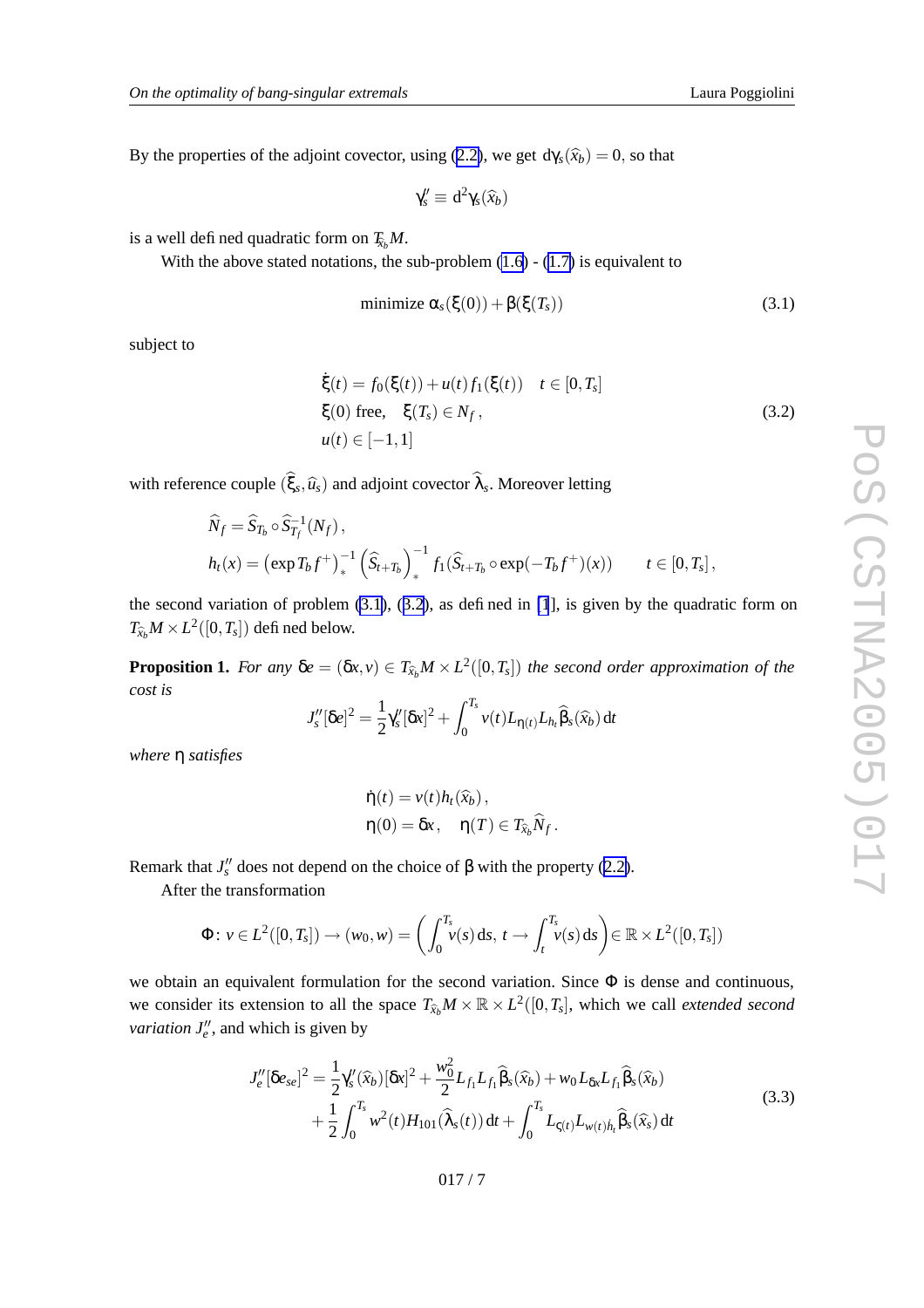<span id="page-7-0"></span>where  $\varsigma$  satisfies

$$
\begin{aligned} \n\varsigma(0) &= \delta x + w_0 f_1(\widehat{x}_b) \\ \n\dot{\varsigma}(t) &= w(t) \dot{h}_t(\widehat{x}_b) \quad t \in [0, T_s] \\ \n\varsigma(T_s) &\in T_{\widehat{x}_b} \widehat{N}_f. \n\end{aligned} \tag{3.4}
$$

Remark that

$$
\dot{h}_t = \left(\exp T_b f^+\right)_*^{-1} \left(\widehat{S}_{t+T_b}\right)_*^{-1} [f_0, f_1] \circ \widehat{S}_{t+T_b} \circ \exp(-T_b f^+) \qquad t \in [0, T_s]
$$

It is not difficult to prove, see also [\[6](#page-13-0)], that the Assumption  $\mathcal{A}'_e$  is coercive" is equivalent to the following tw o conditions:

**Condition 1.**  $L_{f_1}L_{f_1}\alpha_s(\hat{x}_b) > 0$ .

**Condition 2.** The coercivity of the quadratic form

$$
J''[\delta y, w_0, w] = \frac{1}{2} \gamma_s''(\hat{x}_b) [\delta y]^2 + \frac{w_0^2}{2} L_{f_1} L_{f_1} \hat{\beta}_s(\hat{x}_b) + w_0 L_{\delta y} L_{f_1} \hat{\beta}_s(\hat{x}_b)
$$
  
+ 
$$
\frac{1}{2} \int_0^{T_s} w^2(t) H_{101}(\hat{\lambda}_s(t)) dt + \int_0^{T_s} L_{\varsigma(t)} L_{w(t)h_t} \hat{\beta}_s(\hat{x}_b) dt
$$
(3.5)

where δ*y* and ς satisfy

$$
L_{\delta y}L_{f_1}\alpha_s(\widehat{x}_b) = 0
$$
  
\n
$$
\varsigma(0) = \delta y + w_0 f_1(\widehat{x}_b),
$$
  
\n
$$
\dot{\varsigma}(t) = w(t)\dot{h}_t(\widehat{x}_b) \quad t \in [0, T_s]
$$
  
\n
$$
\varsigma(T_s) \in T_{\widehat{x}_b}\widehat{N}_f.
$$
\n(3.6)

**Remark 1.** Condition 1 implies that  $J''$  is an accessory linear-quadratic problem on  $T_{\hat{x}_b}M$ . More*over the coercivity of J* <sup>00</sup> *implies SGLG*

$$
H_{101}(\widehat{\lambda}_s(t)) > 0 \quad \forall t \in [0, T_s].
$$

**Remark 2.** *Since the initial point of our problem is free , then the normalized adjoint covector is unique , hence the conditions*

$$
L_{f_1}L_{f_1}\alpha_s(\widehat{x}_b)\geq 0 \quad \text{and} \quad J''\geq 0
$$

*are necessary for the optimality of*  $\xi_s$  *in problem* ([3.1](#page-6-0)) - ([3.2](#page-6-0)), and hence in the original problem.

If we define

$$
M_s \equiv \left\{ x \in M \colon L_{f_1} \alpha_s(x) = 0 \right\}
$$

it is clear that  $\hat{x}_b \in M_s$  and, by Condition 1, that  $f_1$  is transversal to  $M_s$  in  $\hat{x}_b$ . Therefore there exist a neighborhood  $O(\hat{x}_b)$  of  $\hat{x}_b$  in *M*, a positive number  $\overline{b}$  and a neighborhood  $O_s(\hat{x}_b)$  of  $\hat{x}_b$  in  $M_s$  such that the functions

$$
b: O(\widehat{x}_b) \to (-\overline{b}, \overline{b})
$$
 and  $y: O(\widehat{x}_b) \to O_s(\widehat{x}_b)$ 

.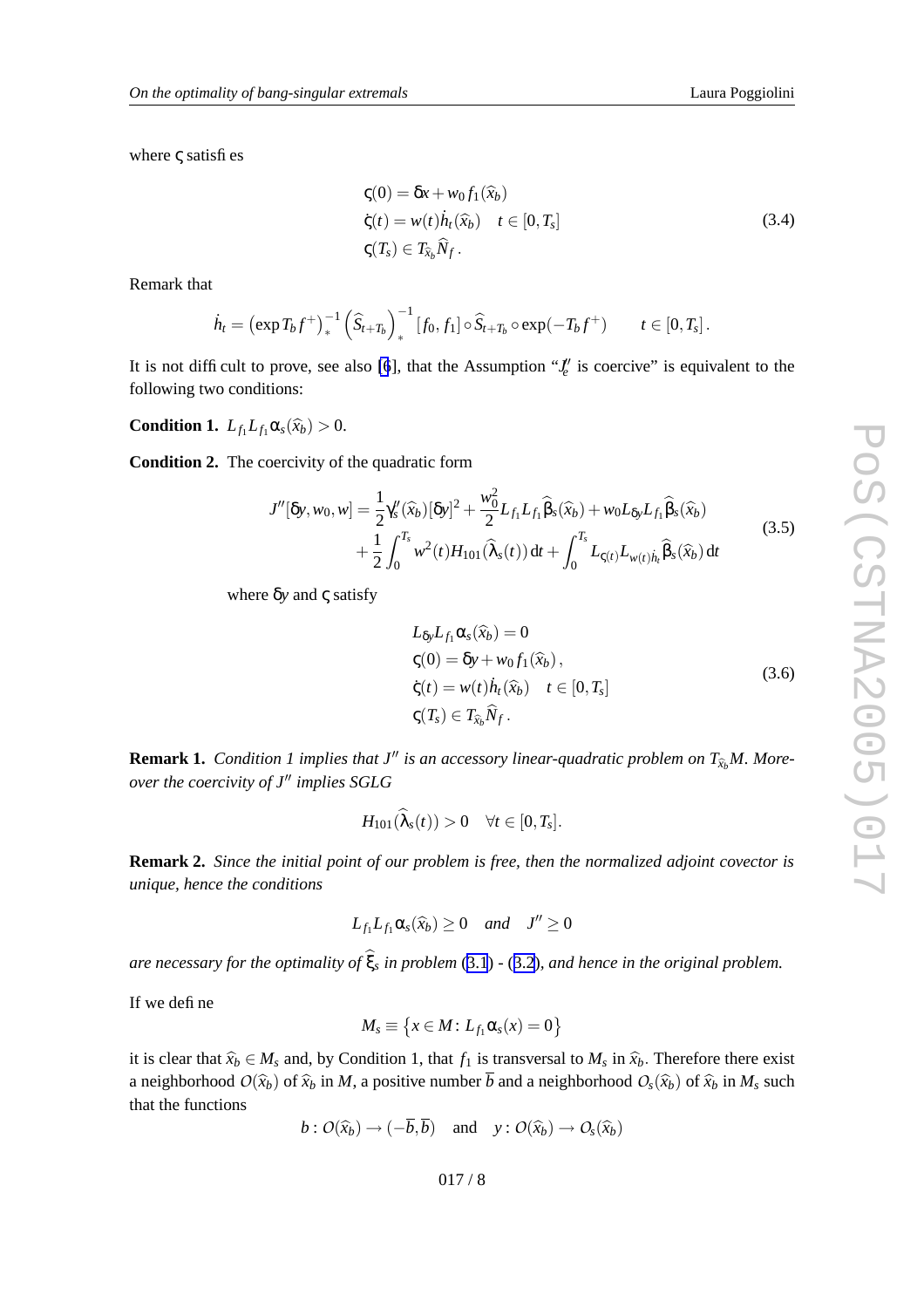<span id="page-8-0"></span>are well defined by

$$
x = \exp b(x) f_1(y(x)) \quad \forall x \in O(\widehat{x}_b).
$$

In [[6](#page-13-0)] it is proved that defining  $\widetilde{\alpha}_s$ :  $O(\widehat{x}_b) \to \mathbb{R}$  by

$$
\widetilde{\alpha}_s(x)=\alpha_s(y(x)),
$$

then  $J''$  turns out to be the standard second variation of the following problem

$$
\text{minimize } \widetilde{\alpha}_s(\xi(0)) + \beta(\xi(T_s))
$$

subject to

$$
\dot{\xi}(t) = \hat{f}_{T_b+t}(\xi(t)) + w(t)[f_0, f_1](\xi(t)) + \frac{w^2(t)}{2}[f_1, [f_0, f_1]](\xi(t)) \qquad t \in [0, T_s]
$$
  
\n
$$
\xi(0) \text{ free}, \quad \xi(T_s) \in N_f,
$$
  
\n
$$
u(t) \in [-1, 1],
$$

with reference couple  $(w, \xi) = (0, \xi_s)$ .

From the results in [\[6\]](#page-13-0), the coercivity of  $J''$  implies, for any solution of system [\(3.2](#page-6-0)) belonging to a suitable neighborhood of the reference trajectory ,

$$
\widetilde{\alpha}_s(\xi(0)) + \beta(\xi(T_s)) \geq \widetilde{\alpha}_s(\widehat{x}_b) + \beta(\widehat{x}_f) = \alpha_s(\widehat{x}_b) + \beta(\widehat{x}_f),
$$

moreover equality holds if and only if  $\xi = \xi_s$ .

**Remark 3.** Since J<sup>"</sup> is associated to a linear quadratic non singular control problem, then its co*ercivity can be checked via the non existence of conjugate times or through an appropriate Riccati equation, see for example [\[4\]](#page-13-0), [[7\]](#page-13-0), [[5](#page-13-0) ] and the references therein.*

Rewriting the result with respect to Problem  $(1.1)$  $(1.1)$  $(1.1)$  -  $(1.2)$  $(1.2)$  $(1.2)$ , possibly restricting the neighborhood  $O(\hat{x}_b)$  we can state the following

**Lemma 1.** *Let the extended second variation defined in* ([3.5](#page-7-0) ) *-* ([3.6](#page-7-0) ) *be coercive . There is a neigh*borhood V of the graph of  $\xi_{|[T_b,T_f]}$  such that  $V \cap \{T_b\} \times M = O(\widehat{x}_0)$  and for any solution  $\xi$  of ([1.2](#page-2-0))  $s$ *uch that the graph of*  $\xi_{|[T_b,T_f]}$  *is contained in*  ${\cal V}$  *the following inequality holds* 

$$
\widetilde{\alpha}_s(\xi(T_b)) + \beta(\xi(T_f)) \geq \alpha_s(\widehat{x}_b) + \beta(\widehat{x}_f)
$$

.

*Moreover the equality holds if and only if*  $\xi = \xi$  *on*  $[T_b, T_f]$ .

#### **4. The bang ar c**

In this section we consider the geometric picture near the bang arc and its lift  $\lambda_{|[0,T_b]}$  to the cotangent bundle.

If for any  $t \in [0, T_b]$  we define the vector field

$$
g_t \equiv \widehat{S}_{t*}^{-1} f_1 \circ \widehat{S}_t
$$

,

then a straightforward calculation gi ves

$$
\dot{g}_t = \hat{S}_{t*}^{-1} [f_0, f_1] \circ \hat{S}_t, \quad \ddot{g}_t = \hat{S}_{t*}^{-1} [f_0 + f_1, [f_0, f_1]] \circ \hat{S}_t \qquad \forall t \in [0, T_b].
$$

$$
017/9
$$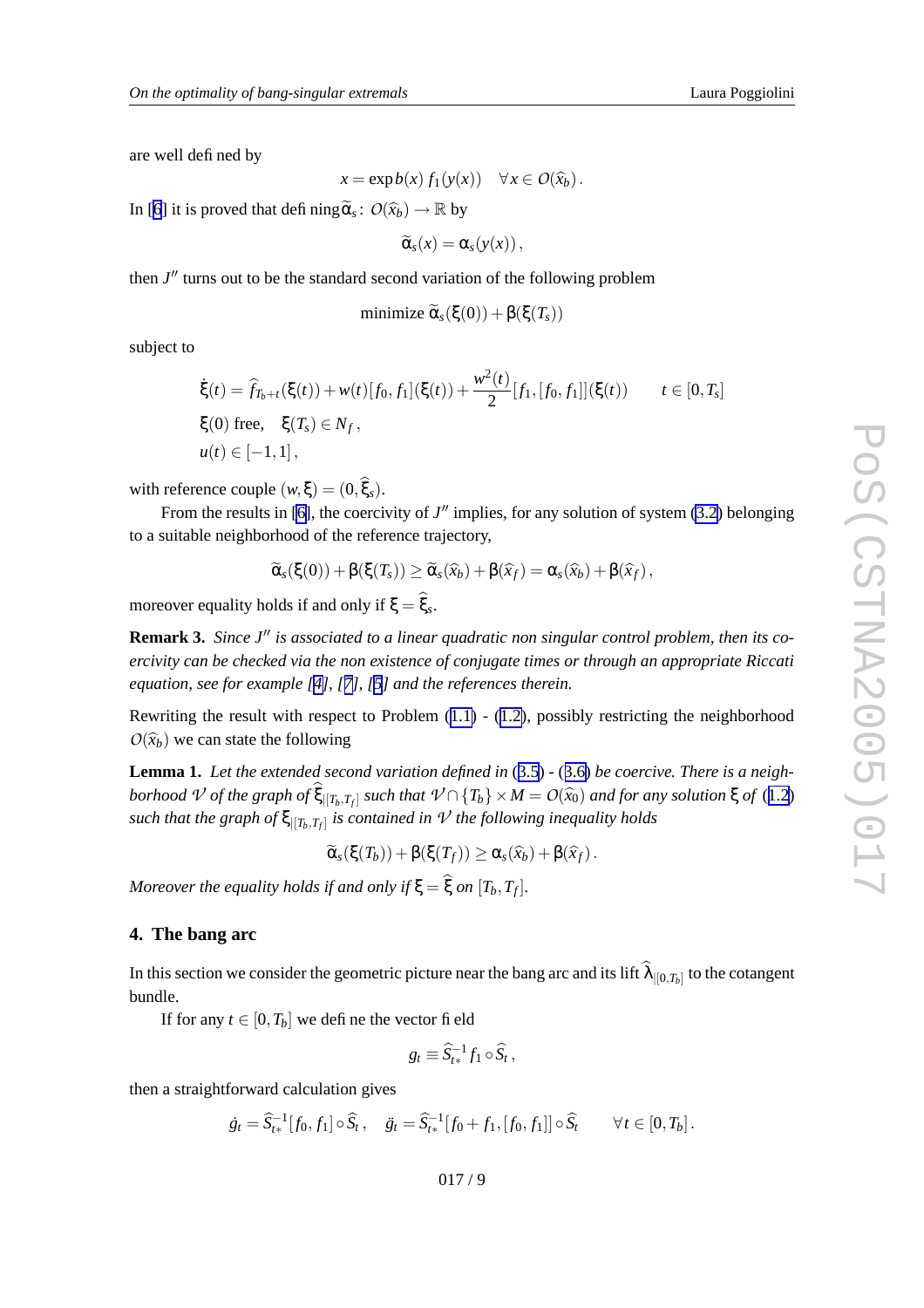<span id="page-9-0"></span>**Remark 4.** *Since*

$$
L_{g_{T_b}}L_{g_{T_b}}\alpha(\widehat{x}_0) = L_{f_1}L_{f_1}\alpha_s(\widehat{x}_b) > 0, \qquad (4.1)
$$

 $g_{T_b}$  *is transversal in*  $\widehat{x}_0$  *to*<br>*M*<sub>0</sub>

$$
M_0 \equiv \exp(-T_b f^+) (M_s) = \left\{ z \in M \colon L_{g_{T_b}} \alpha(z) = 0 \right\}.
$$

*Moreover Assumption [2](#page-3-0) is equivalent to*

$$
L_{\ddot{g}_{T_b}}\alpha(\widehat{x}_0) > 0. \tag{4.2}
$$

As we pointed out in the introduction,  $L_{gr_b} L_{gr_b} \alpha(\hat{x}_0) \ge 0$  is a necessary condition for the optimality of the bang arc for Problem ([1.8](#page-3-0) ) - ([1.9](#page-3-0)). This can be easily seen calculating the second variation of the free-fixed problem on the bang arc constrained to controls *u* such that

$$
u(t) = \begin{cases} 1 & t \in [0, T_b - \varepsilon] \\ -1 & t \in [T_b - \varepsilon, T_b] \end{cases}
$$

In the following proposition we show that Assumptions [1](#page-3-0) and [2](#page-3-0), together with (4.1) are sufficient conditions for  $\xi_{|[0,T_b]}$  to be a locally optimal trajectory for the free-fixed problem restricted to the bang arc.

**Proposition [2](#page-3-0).** If Assumptions [1](#page-3-0), 2 and inequality (4.1) are verified, then  $\xi_{|[0,T_b]}$  is a strict strong *local optimizer for Problem* ([1.8](#page-3-0) ) *-* ([1.9](#page-3-0) ) *.*

*Proof:* From (4.1) and (4.2), by continuity, there exist  $\epsilon > 0$  and a neighborhood *U* of  $\hat{x}_0$  in *M* such that the flow  $(t,x) \to \exp t f^+(x)$  is defined on  $[0,\mathcal{F}_b] \times \mathcal{U}$ , for all  $(t,x) \in [T_b - \varepsilon, T_b] \times \mathcal{U}$  the following inequalities hold

$$
L_{g_t}L_{g_t}\alpha(x) \ge \frac{1}{2}L_{g_{T_b}}L_{g_{T_b}}\alpha(\widehat{x}_0)
$$
\n(4.3)

.

$$
L_{\ddot{g}_t} \alpha(x) \ge \frac{1}{2} L_{\ddot{g}_{T_b}} \alpha(\widehat{x}_0)
$$
\n(4.4)

$$
4\,\varepsilon L_{g_t}L_g\alpha(x) < L_{g_{T_b}}L_{g_{T_b}}\alpha(\widehat{x}_0)\,,\tag{4.5}
$$

and

$$
L_{g_t}\alpha(x) = H_1(\exp t \overrightarrow{H}^+(d\alpha(x))) > 0 \quad \forall (t, x) \in [0, T_b - \varepsilon) \times \mathcal{U}.
$$
 (4.6)

We denote

 $K \equiv \max \{ |L_{g_t} L_{g} \alpha(x)| : (t, x) \in [T_b - \varepsilon, T_b] \times U \}.$ 

We want to prove that  $\alpha(\xi(0)) - \alpha(\hat{x}_0) \ge 0$  for any couple  $(\xi, u)$  such that  $\xi(T_b) = \hat{x}_b$  and  $\xi(s) \in$  $\exp{sf^+(U)}$  for any  $s\in[0,T_b].$  For such a couple let us defi ne

$$
\nu_{\varepsilon}(t) \equiv \int_{T_b - \varepsilon}^t (1 - u(s)) \, \mathrm{d}s \,, \quad q(t) \equiv \exp(-t f^+)(\xi(t)),
$$

hence

$$
\dot{q}(t) = -(1 - u(t))g_t(q(t)), \quad q(0) = \xi(0), \quad q(T_b) = \hat{x}_0,
$$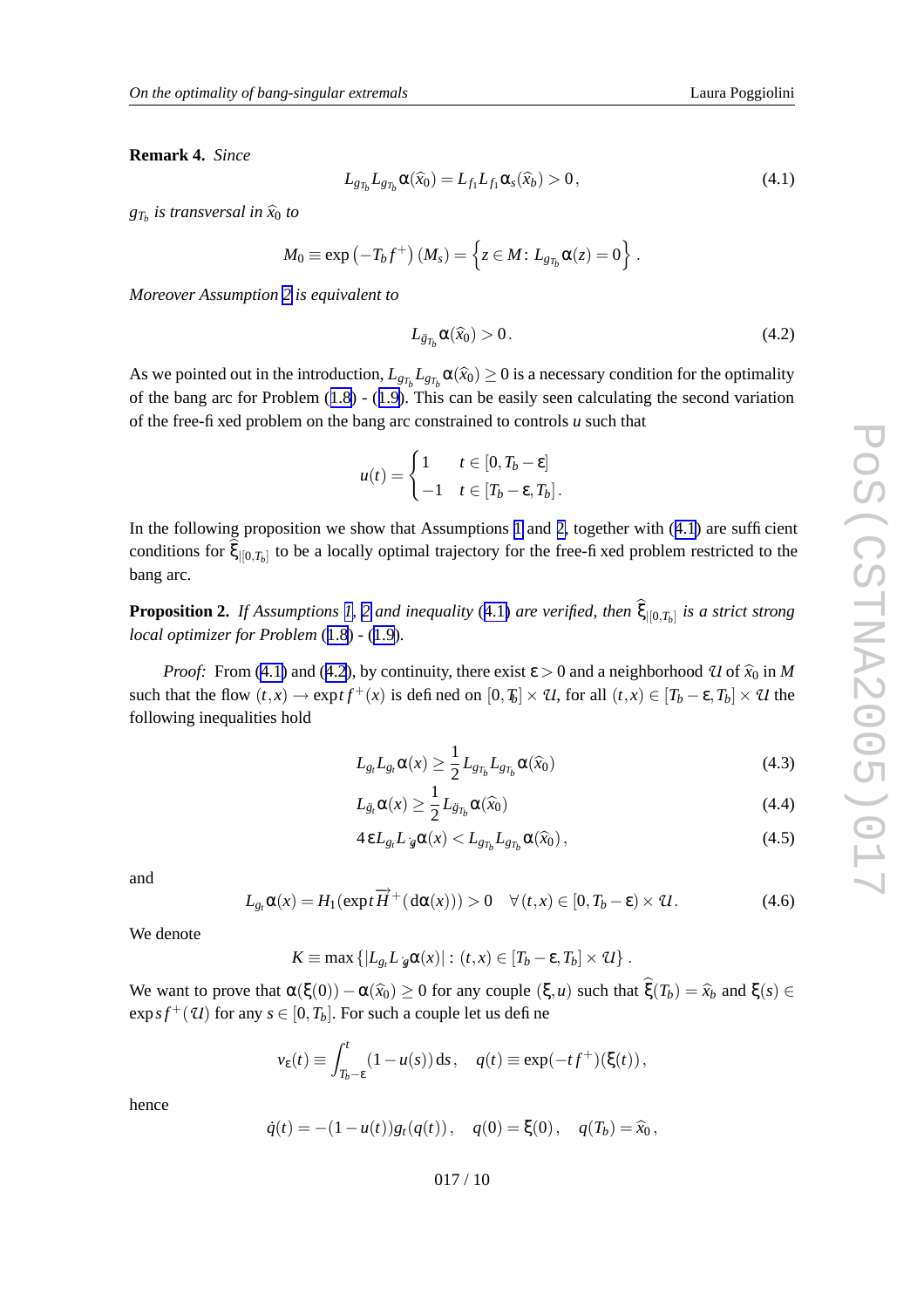Laura Poggiolini

and we can e valuate

$$
\alpha(\xi(0)) - \alpha(\widehat{x}_0) = \int_{T_b}^0 L_{q(s)} \alpha(q(s)) ds = \int_0^{T_b} (1 - u(s)) L_{g_s} \alpha(q(s)) ds
$$
  
= 
$$
\int_0^{T_b} (1 - u(s)) H_1(\exp s \overrightarrow{H}^+(d\alpha(q(s)))) ds \ge \int_{T_b - \varepsilon}^{T_b} (1 - u(s)) L_{g_s} \alpha(q(s)) ds.
$$
 (4.7)

Integrating by parts and recalling that  $q(T_b) = \hat{x}_0$  we get

$$
\alpha(\xi(0)) - \alpha(\widehat{x}_0) \ge -\int_{T_b - \epsilon}^{T_b} v_{\epsilon}(s) \left[L_g \alpha(q(s)) - \dot{v}_{\epsilon}(s)L_{g_s} L_{g_s} \alpha(q(s))\right] ds
$$
  
\n
$$
\ge \int_{T_b - \epsilon}^{T_b} v_{\epsilon}(s) \dot{v}_{\epsilon}(s) \frac{1}{2} L_{g_{T_b}} L_{g_{T_b}} \alpha(\widehat{x}_0) ds - \int_{T_b - \epsilon}^{T_b} v_{\epsilon}(s) L_g \alpha(q(s)) ds
$$
  
\n
$$
\ge \frac{v_{\epsilon}^2(T_b)}{4} L_{g_{T_b}} L_{g_{T_b}} \alpha(\widehat{x}_0) + \frac{L_{\widetilde{g}_{T_b}} \alpha(\widehat{x}_0)}{2} \int_{T_b - \epsilon}^{T_b} \left(\int_{T_b - \epsilon}^{s} v_{\epsilon}(t) dt\right) ds
$$
  
\n
$$
-K \int_{T_b - \epsilon}^{T_b} \left(\int_{T_b - \epsilon}^{s} v_{\epsilon}(t) dt\right) \dot{v}_{\epsilon}(s) ds
$$

For the last addendum, we have

$$
K \int_{T_b-\varepsilon}^{T_b} \left( \int_{T_b-\varepsilon}^s v_{\varepsilon}(t) dt \right) \dot{v}_{\varepsilon}(s) ds = K \int_{T_b-\varepsilon}^{T_b} v_{\varepsilon}(t) \left( \int_t^{T_b} \dot{v}_{\varepsilon}(s) ds \right) dt
$$
  

$$
\leq K \int_{T_b-\varepsilon}^{T_b} v_{\varepsilon}(t) v_{\varepsilon}(T_b) dt \leq K \varepsilon v_{\varepsilon}^2(T_b),
$$

so that

$$
\alpha(\xi(0)) - \alpha(\widehat{x}_0) \ge \frac{v_{\varepsilon}^2(T_b)}{4} \left( L_{g_{T_b}} L_{g_{T_b}} \alpha(\widehat{x}_0) - 4K\varepsilon \right) \ge 0 \tag{4.8}
$$

because of our choice of  $\varepsilon$ . To prove that the minimum is strict let us assume  $\alpha(\xi(0)) = \alpha(\widehat{x}_0)$ . If this equality holds, then from (4.8) we get  $v_{\epsilon}(T_b) = 0$ , i.e.  $u(s) = 1$  for any  $s \in [T_b - \epsilon, T_b]$ , so that  $\xi(s) \equiv \hat{\xi}(s)$  for any  $s \in [T_b - \varepsilon, T_b]$ . Since  $H_1(\exp t \vec{H}^+ (\text{d}\alpha(q(s)))) > 0$  for any  $s \in [0, T_b - \varepsilon]$ , equation (4.7) implies  $u(s) = 1$  also for any  $s \in [0, T_b - \varepsilon]$ .  $\Box$ 

Let us now go back to problem  $(1.1)$  $(1.1)$  $(1.1)$  -  $(1.2)$  $(1.2)$  $(1.2)$ . Without loss of generality we can assume that  $\exp(-T_b f^+)$  is well defined on  $O(\widehat{x}_b)$ , therefore, defining  $O(\widehat{x}_0) = \exp(-T_b f^+) (O(\widehat{x}_b))$  and  $O_s(\hat{x}_0) = \exp(-T_b f^+)(O_s(\hat{x}_b))$  we have that for any  $x \in O(\hat{x}_0)$  there exists one and only one couple  $(a, z) \in (-\overline{b}, \overline{b}) \times O_s(\widehat{x}_0)$  such that

$$
x=\exp a\,g_{T_b}(z)\,.
$$

**Remark 5.** Possibly restricting  $O_s(\widehat{x}_0)$ , Assumption [3](#page-4-0) is equivalent to

$$
L_{\mathscr{G}_b} \alpha(z) \leq 0 \quad \forall z \in O_s(\widehat{x}_0).
$$

The map

$$
\widetilde{\alpha} \colon O(\widehat{x}_0) \to \widetilde{\alpha}_s \circ \exp T_b f^+.
$$

is constant along the integral lines of  $g_{T_b}$ , so that

$$
L_{g_{T_b}}\widetilde{\alpha}(x) = 0 \text{ for any } x \in O(\widehat{x}_0).
$$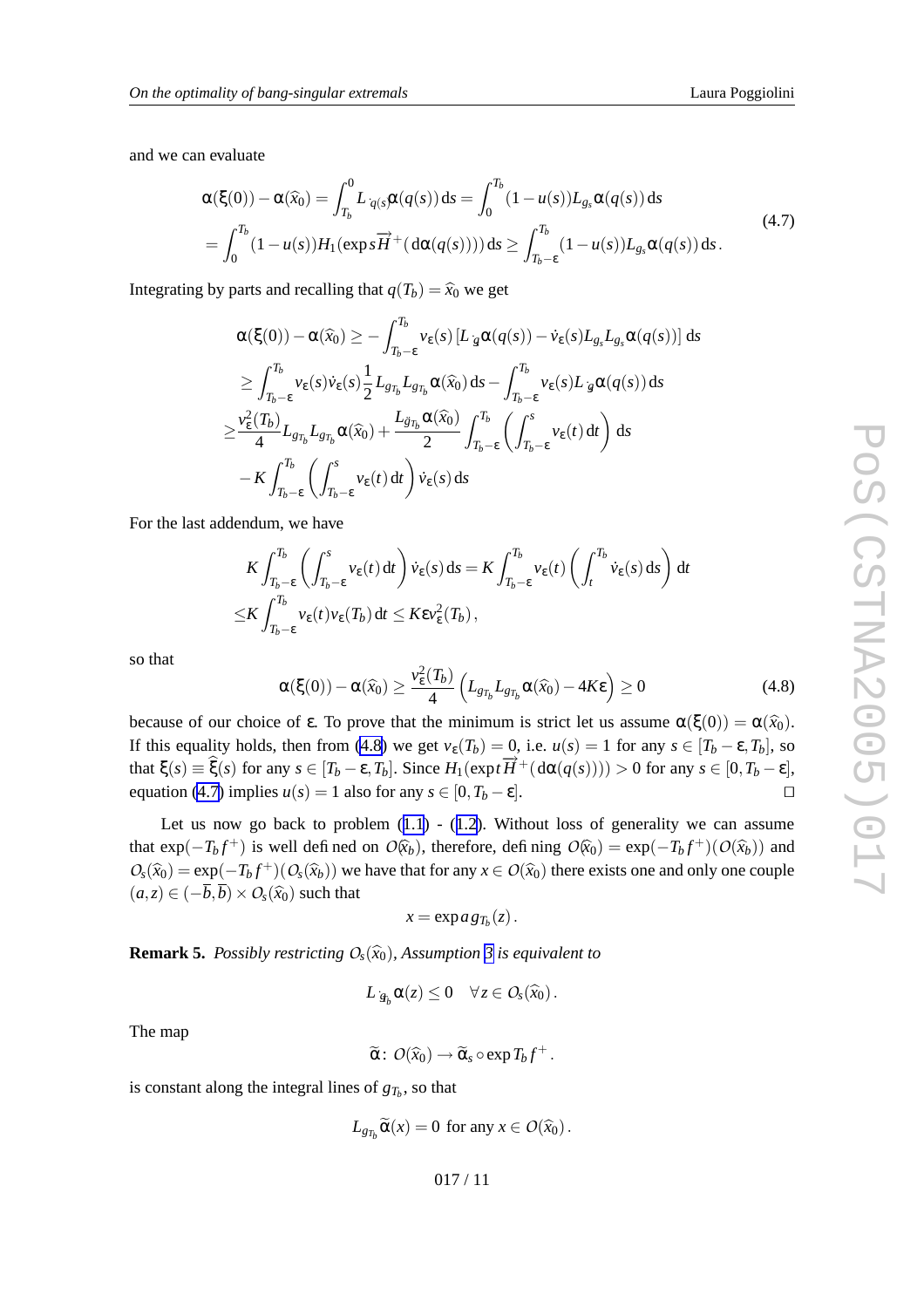$\Box$ 

<span id="page-11-0"></span>Moreover it is not difficult to see that  $L_v \alpha(z) = L_v \widetilde{\alpha}(z)$  for any  $z \in O_s(\widehat{x}_0)$  and for any  $v \in T_zM$ . Without loss of generality we can assume that  $O(\hat{x}_0)$  is contained in the neighborhood U, defined in the proof of Proposition [2](#page-9-0); therefore from now on we assume that equations ([4.3](#page-9-0)) - ([4.4](#page-9-0)) - ([4.5](#page-9-0)) and [\(4.6](#page-9-0)) hold. Moreover, possibly restricting  $\varepsilon > 0$  and  $O(\widehat{x}_0)$  we assume

1.  $\alpha(x) \geq \tilde{\alpha}(x)$  for any *x* in  $O(\hat{x}_0)$ ;

2. 
$$
L_{g_{T_b}}L_{g_{T_b}}\alpha(z)-\varepsilon L_{\exp(-ag_{T_b})*g_t\circ\exp(g_{T_b}}L_{g_{T_b}}\alpha(z)>0\ \forall (t,x)\in[T_b-\varepsilon,T_b)\times O(\widehat{x}_0);
$$

3. 
$$
L_{\ddot{g}_t} \widetilde{\alpha}(x) > 0 \quad \forall (t,x) \in [T_b - \varepsilon, T_b) \times O(\widehat{x}_0);
$$

4. 
$$
L_{[g_{T_b}, g_b]} \widetilde{\alpha}(x) > 0 \quad \forall x \in O(\widehat{x}_0).
$$

With such a choice of  $\varepsilon$  and  $O(\hat{x}_0)$ , let us define

$$
M\colon (t,a,z)\in [0,T_b]\times (-\overline{b},\overline{b})\times O_s(\widehat{x}_0)\to H_1(\exp t\overrightarrow{H}^+(\mathrm{d}\alpha(\exp a\,g_{T_b}(z))))\in \mathbb{R},
$$
  

$$
\widetilde{M}\colon (t,a,z)\in [0,T_b]\times (-\overline{b},\overline{b})\times O_s(\widehat{x}_0)\to H_1(\exp t\overrightarrow{H}^+(\mathrm{d}\widetilde{\alpha}(\exp a\,g_{T_b}(z))))\in \mathbb{R}.
$$

Assumption [3](#page-4-0) is crucial in the proofs of the following tw o "twin" Lemmata.

**Lemma 2.** *If Assumption [3](#page-4-0) holds, then*

$$
M(t, a, z) \ge 0 \quad \text{for any } (t, a, z) \in (T_b - \varepsilon, T_b) \times [0, \overline{b}] \times O_s(\widehat{x}_0)
$$

*Proof:* Let us write the Taylor expansion of *M* in a neighborhood of  $(t, a, z) = (T_b, 0, \hat{x}_0)$ .

$$
M(t, a, z) = L_{g_t} \alpha(\exp a g_{T_b}(z)) = L_{g_{T_b}} \alpha(\exp a g_{T_b}(z))
$$
  
+  $(t - T_b)L_{g_{T_b}} \alpha(\exp a g_{T_b}(z)) + \frac{(t - T_b)^2}{2} L_{g_{\theta}} \alpha(\exp a g_{T_b}(z))$  (for some  $\theta \in (t, T_b)$ )  
=  $L_{g_{T_b}} \alpha(z) + a L_{g_{T_b}} L_{g_{T_b}} \alpha(\exp \beta_1 g_{T_b}(z)) + (t - T_b)L_{g_{\theta}} \alpha(\exp a g_{T_b}(z))$   
+  $\frac{(t - T_b)^2}{2} L_{g_{\theta}} \alpha(\exp a g_{T_b}(z))$  (for some  $\beta_1$  intermediate between 0 and a)  
=  $a \left[ L_{g_{T_b}} L_{g_{T_b}} \alpha(\exp \beta_1 g_{T_b}(z)) + (t - T_b)L_{g_{T_b}} L_{g_{\theta}} \alpha(\exp \beta_2 g_{T_b}(z)) \right]$   
+  $(t - T_b) \left[ L_{g_{\theta}} \alpha(z) + \frac{t - T_b}{2} L_{g_{\theta}} \alpha(\exp a g_{T_b}(z)) \right]$   
(for some  $\beta_2$  intermediate between 0 and a).

Hence Assumption [3](#page-4-0) and equation ([4.5](#page-9-0)) give the result.

**Lemma 3.** *If Assumption [3](#page-4-0) holds, then*

$$
\widetilde{M}(t,a,z) \ge 0 \quad \text{ for any } (t,a,z) \in (T_b - \varepsilon, T_b) \times [-\overline{b}, 0] \times O_s(\widehat{x}_0)
$$

*Proof:* Repeating the proof of Lemma 2 we get

$$
\widetilde{M}(t,a,z) = (t - T_b) \left[ 2aL_{[g_{T_b}, g_b]} \widetilde{\alpha}(\exp \beta_2 g_{T_b}(z)) + \frac{t - T_b}{2} L_{\ddot{g}_\theta} \widetilde{\alpha}(\exp a g_{T_b}(z)) + 2L_{\ddot{g}_\theta} \widetilde{\alpha}(z) \right] \tag{4.9}
$$

for some  $\theta \in (T_b-\varepsilon, T_b)$  and some  $\beta_2$  intermediate between 0 and *a*. Due to the restriction on  $\varepsilon > 0$ and  $O(\widehat{x}_0)$ , we get the result.  $\Box$ 

*.*

*.*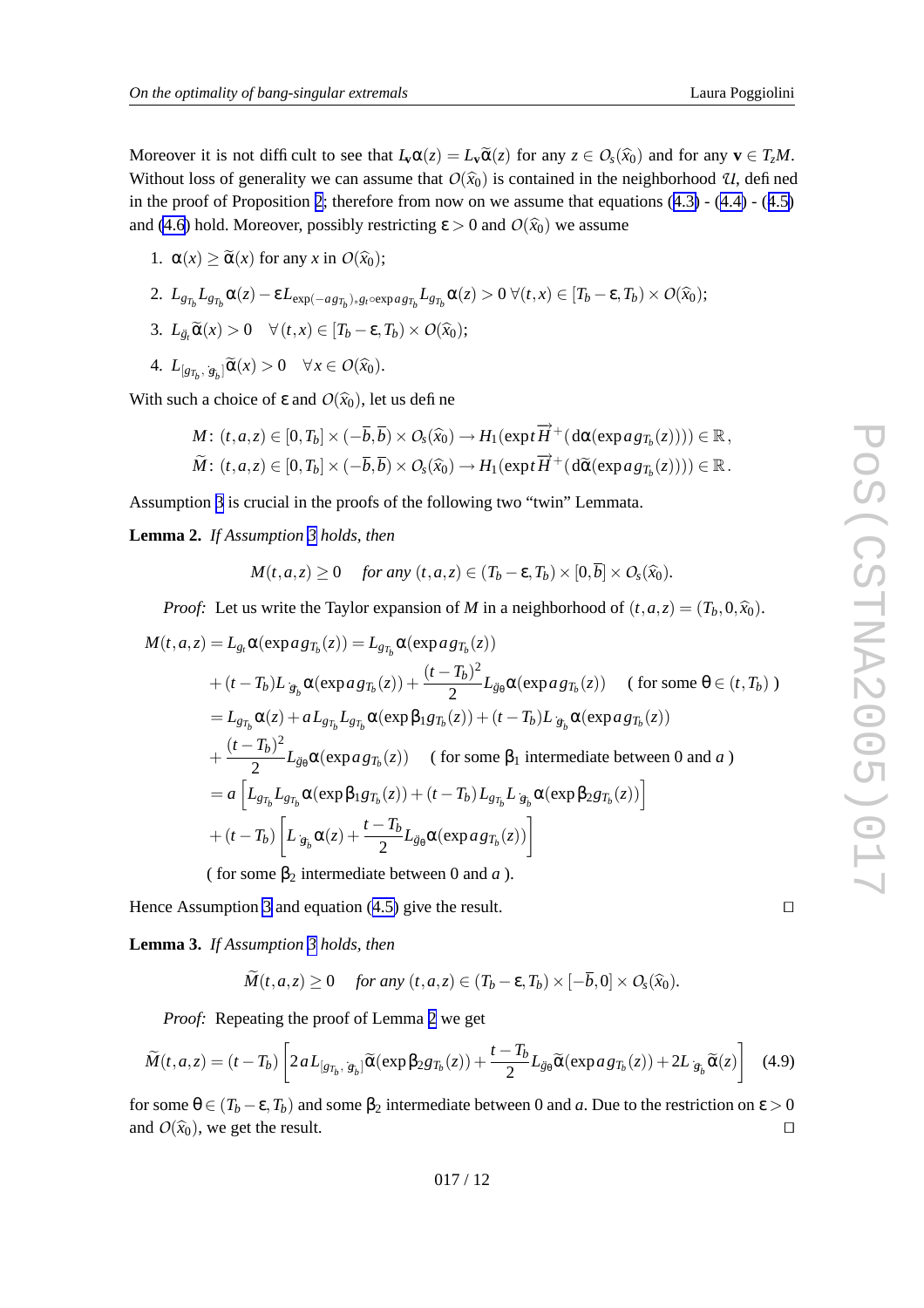$\Box$ 

<span id="page-12-0"></span>The following Lemma describes the behaviour of the trajectories of control system ([1.2](#page-2-0) ) and its proof does not require Assumption [3](#page-4-0) .

**Lemma 4.** Let  $(\xi, u)$  be an admissible couple such that  $\xi(t) \in \operatorname{exptf}^+(\mathcal{O}(\widehat{x}_0))$  for any  $t \in [0, T_b]$ . Define  $q(t) \equiv \exp(-tf^+)(\xi(t)) \in O(\widehat{x}_0)$  and let  $(a(t), z(t)) \in (-\overline{b}, \overline{b}) \times O_s(\widehat{x}_0)$  be defined by  $q(t) =$  $\exp a(t) g_{T_b}(z(t))$ . Then  $a: t \in [T_b - \varepsilon, T_b] \to a(t) \in \mathbb{R}$  is a monotone non-increasing function.

*Proof:* Differentiating the identity  $z(t) = \exp(-a(t)g_{T_b})(q(t))$  we get

$$
\dot{z}(t) = -\dot{a}(t)g_{T_b}(z(t)) - (1 - u(t))\exp(-a(t)g_{T_b}) * g_t \circ \exp(a(t)g_{T_b}(z(t)))
$$

Also differentiating the identity  $L_{gr_b}\alpha(z(t)) = 0$ , we get  $L_{z(t)}L_{gr_b}\alpha(z(t)) = 0$ . Hence we have

$$
-\dot{a}(t)L_{g_{T_b}}L_{g_{T_b}}\alpha(z(t)) - (1 - u(t))L_{\exp(-a(t)g_{T_b}) * g_t \circ \exp(a(t)g_{T_b}}L_{g_{T_b}}\alpha(z(t)) = 0
$$

which gi ves

$$
\dot{a}(t) = -(1 - u(t)) \left\{ 1 + (t - T_b) \frac{L_{\exp(-a(t)g_{T_b}) * g_{\theta(t)} \exp(a(t)g_{T_b} } L_{g_{T_b}} \alpha(z(t))}{L_{g_{T_b}} L_{g_{T_b}} \alpha(z(t))} \right\}
$$

which is non-positive due to the restrictions on  $\varepsilon$  and  $O(\widehat{x}_0)$ .

#### **5. Proof of Theorem 1**

Let  $(\xi, u)$  be an admissible couple such that  $\xi(t) \in \exp t f^+(O(\widehat{x}_0))$  for any  $t \in [0, T_b]$  and the graph of  $\xi_{|[T_b,T_f]}$  belongs to the neighborhood  $\nu$  defined in Lemma [1](#page-8-0). We want to show

> $\alpha(\xi(0)) - \alpha(\widehat{x}_0) \ge \widetilde{\alpha}_s(\xi(T_b)) - \alpha_s(\widehat{x}_b)$  $(5.1)$

or , equi valently with the notation of Lemma 4 ,

$$
\alpha(q(0))\geq \widetilde{\alpha}(q(T_b)).
$$

Since

$$
\alpha(q(0)) - \alpha(q(T_b)) = \int_{T_b}^0 \frac{d}{ds} \alpha(q(s)) ds = \int_0^{T_b} (1 - u(s)) M(s, a(s), z(s)) ds,
$$

then, if  $M(s, a(s), z(s)) \ge 0, \forall s \in [0, T_b]$ , we get

$$
\alpha(q(0)) \geq \alpha(q(T_b)) \geq \widetilde{\alpha}(q(T_b)).
$$

If there exists  $\bar{t} \in (T_b - \varepsilon, T_b)$  such that  $M(\bar{t}, a(\bar{t}), z(\bar{t})) = 0$  then, from Lemma [2](#page-11-0),  $a(\bar{t}) < 0$ ,

$$
\alpha(q(0)) \geq \alpha(q(\overline{t})) + \int_0^{\overline{t}} (1 - u(s))M(s, a(s), z(s)) ds \geq \alpha(q(\overline{t})) \geq \widetilde{\alpha}(q(\overline{t}))
$$

so that

$$
\widetilde{\alpha}(q(\overline{t})) - \widetilde{\alpha}(q(T_b)) = \int_{\overline{t}}^{T_b} (1 - u(s)) \widetilde{M}(s, a(s), z(s)) ds.
$$
\n(5.2)

Since  $a(s)$  is decreasing by Lemma 4 and  $a(\bar{t}) \le 0$ , applying Lemma [3](#page-11-0) equation (5.1) is proved.